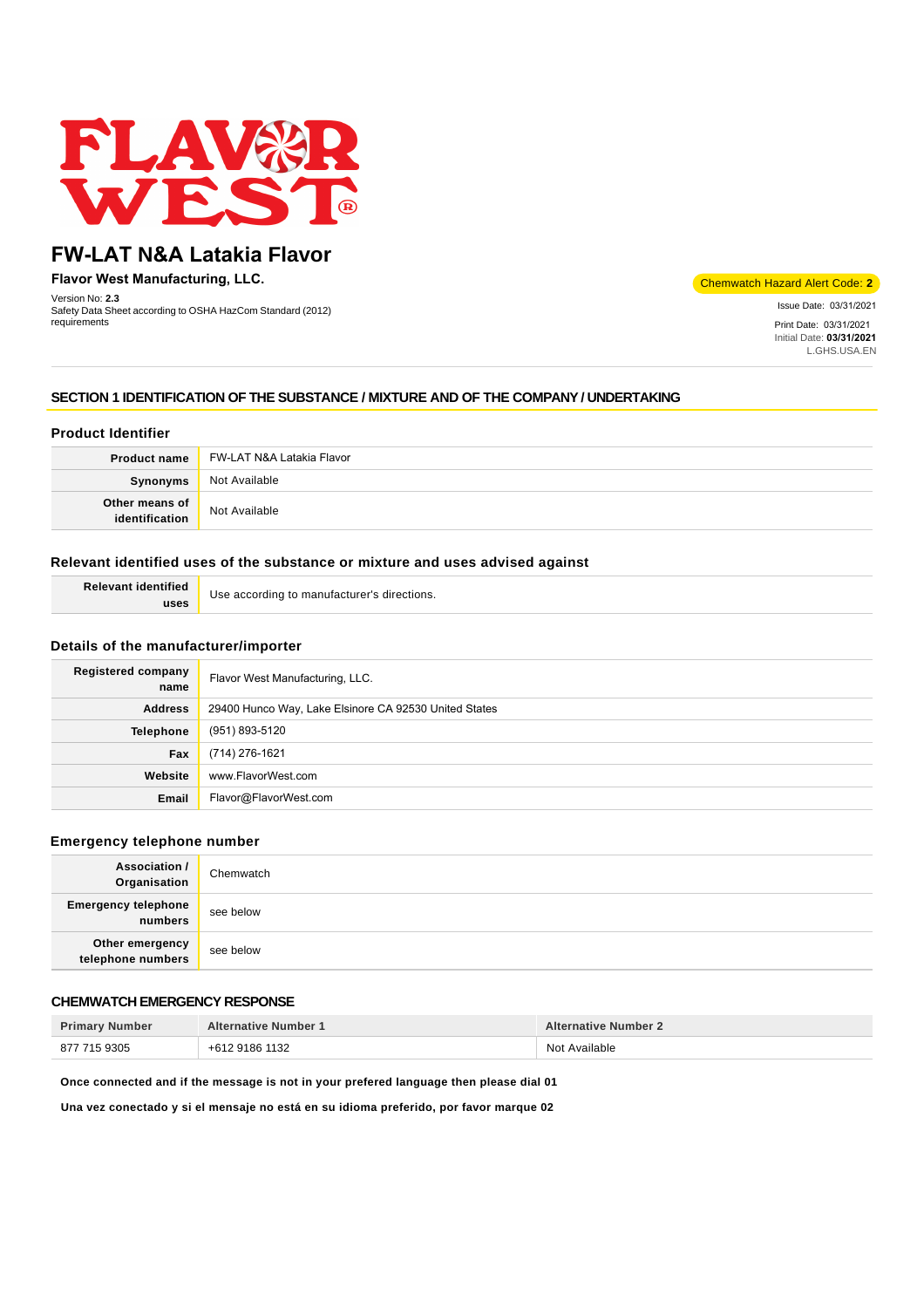| <b>SECTION 2: Hazard(s) Identification</b>                                |                              |                                                                  |                  |                                                              |                                                                                                |
|---------------------------------------------------------------------------|------------------------------|------------------------------------------------------------------|------------------|--------------------------------------------------------------|------------------------------------------------------------------------------------------------|
| Hazard                                                                    | Classification               | Signal word                                                      | Hazard           | Symbol(s)                                                    | Precautionary                                                                                  |
|                                                                           |                              |                                                                  | Statement(s)     |                                                              | Statement(s)                                                                                   |
|                                                                           |                              |                                                                  |                  |                                                              | P210, P235, P240,                                                                              |
| Flammable Liquid                                                          | 3                            | Warning                                                          | H <sub>226</sub> |                                                              | P241, P242, P243, P261                                                                         |
|                                                                           |                              |                                                                  |                  |                                                              |                                                                                                |
| Other hazards                                                             |                              |                                                                  |                  |                                                              | Warning: Contains volatile flavoring chemicals; breathing these chemicals in the workplace may |
|                                                                           | lead to severe lung damage.  |                                                                  |                  |                                                              |                                                                                                |
| Acute toxicity                                                            |                              |                                                                  |                  |                                                              |                                                                                                |
| P <sub>210</sub>                                                          |                              | Keep away from heat/sparks/open flames/hot surfaces. No smoking. |                  |                                                              |                                                                                                |
| P <sub>235</sub>                                                          | Keep cool.                   |                                                                  |                  |                                                              |                                                                                                |
| P <sub>240</sub>                                                          |                              | Ground/bond container and receiving equipment.                   |                  |                                                              |                                                                                                |
| P <sub>241</sub>                                                          |                              | Use rated explosion-proof electrical equipment.                  |                  |                                                              |                                                                                                |
| P <sub>242</sub>                                                          | Use only non-sparking tools. |                                                                  |                  |                                                              |                                                                                                |
| P <sub>243</sub><br>Take precautionary measures against static discharge. |                              |                                                                  |                  |                                                              |                                                                                                |
| P <sub>261</sub>                                                          |                              | Avoid breathing dust/fume/gas/mist/vapors/spray                  |                  |                                                              |                                                                                                |
|                                                                           |                              |                                                                  |                  | <b>SECTION 3: Composition and Information on Ingredients</b> |                                                                                                |
| Chemical name                                                             | Not applicable.              |                                                                  |                  |                                                              |                                                                                                |
| Common name                                                               | Not applicable.              |                                                                  |                  |                                                              |                                                                                                |
| CAS number                                                                | Not applicable.              |                                                                  |                  |                                                              |                                                                                                |
| Impurities &                                                              |                              |                                                                  |                  |                                                              |                                                                                                |
| additives                                                                 |                              |                                                                  |                  |                                                              |                                                                                                |
| Ingredient                                                                |                              | Ingredient                                                       |                  | CAS Number                                                   | % range (by weight)                                                                            |
| statement for                                                             |                              | Propylene Glycol                                                 |                  | $57 - 55 - 6$                                                | 55-65%                                                                                         |
| mixture*                                                                  |                              | Natural & Artificial Flavorings                                  |                  | Mixture                                                      | 35-45%                                                                                         |
|                                                                           |                              |                                                                  |                  |                                                              |                                                                                                |

FW-LAT N&A Latakia Flavor **Page 1** of **6** *\* This flavor mixture is a trade secret. The holder of this proprietary information is Flavor West MFG, LLC.*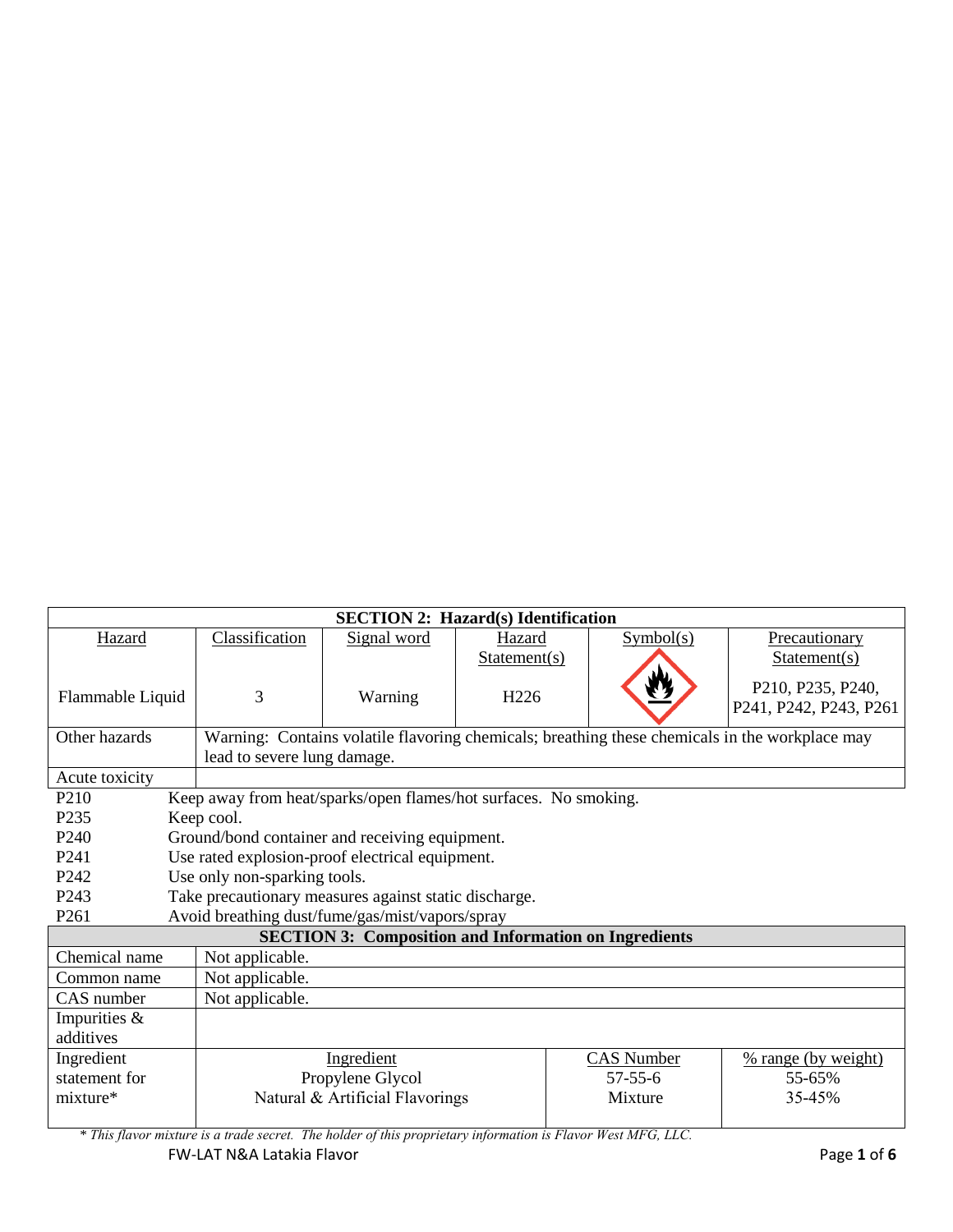| <b>SECTION 4: First-aid Measures</b> |                                                                                                      |  |
|--------------------------------------|------------------------------------------------------------------------------------------------------|--|
| General                              | As in all cases of potential poisoning, obtain medical advice immediately.                           |  |
| Inhalation                           | In the event of exposure to vapors, immediately remove from the area to a fresh air environment.     |  |
|                                      | Individuals showing evidence of inhalation exposure should be taken to an uncontaminated area.       |  |
|                                      | Obtain medical advice immediately.                                                                   |  |
| Skin contact                         | Remove contaminated clothing. Wash skin with large volumes of water. If irritation persists, or any  |  |
|                                      | sign of tissue damage is apparent, obtain medical advice immediately.                                |  |
| Eye contact                          | In the event of contact with the eyes, irrigate with water for at least 15 minutes. Obtain medical   |  |
|                                      | advice if irritation persists.                                                                       |  |
| Ingestion                            | In the event of accidental ingestion, rinse mouth with water. Do not induce vomiting unless directed |  |
|                                      | to do so by a medical personnel. Never give anything by mouth to an unconscious person. Obtain       |  |
|                                      | medical advice immediately.                                                                          |  |
| <b>Acute Effects</b>                 | No information available on the product itself.                                                      |  |
| <b>Delayed Effects</b>               | No information available on the product itself.                                                      |  |
| Immediate medical                    | None known.                                                                                          |  |
| attention & special                  |                                                                                                      |  |
| treatment                            |                                                                                                      |  |

| <b>SECTION 5: Fire-fighting Measures</b>                                                                                  |                                                                    |  |
|---------------------------------------------------------------------------------------------------------------------------|--------------------------------------------------------------------|--|
| In the event of fire, adequate extinguishers should be used. Avoid inhalation of smoke and fumes. In case of insufficient |                                                                    |  |
| ventilation, wear suitable respiratory equipment. Cool fire exposed containers with water spray.                          |                                                                    |  |
| Suitable                                                                                                                  | Foam, carbon dioxide or dry chemical.                              |  |
| extinguishing                                                                                                             |                                                                    |  |
| media                                                                                                                     |                                                                    |  |
| Unsuitable                                                                                                                | Not available.                                                     |  |
| extinguishing                                                                                                             |                                                                    |  |
| media                                                                                                                     |                                                                    |  |
| Specific hazards                                                                                                          | Closed containers may build up pressure if exposed to heat (fire). |  |
| arising from                                                                                                              |                                                                    |  |
| chemical                                                                                                                  |                                                                    |  |
| Special protective                                                                                                        | No special measures.                                               |  |
| equipment and                                                                                                             |                                                                    |  |
| precautions for                                                                                                           |                                                                    |  |
| fire-fighters                                                                                                             |                                                                    |  |

| <b>SECTION 6: Accidental Release Measures</b> |                                                                                                      |  |
|-----------------------------------------------|------------------------------------------------------------------------------------------------------|--|
| Personal                                      | For non-emergency and emergency personnel:                                                           |  |
| precautions,                                  | Adequate protective gloves should be worn when handling spillages. No smoking. Avoid naked           |  |
| protective                                    | flames or other potential sources of ignition (eg. electrical equipment). Avoid skin contamination   |  |
| equipment,                                    | and inhalation of vapor. Individual washing routines should be followed after any potential contact. |  |
| emergency                                     | Ensure adequate ventilation in working areas following accidental release.                           |  |
| procedures                                    |                                                                                                      |  |
| Methods for                                   | For containment:                                                                                     |  |
| material                                      | Small spills can be wiped up with a cloth or paper. Standard absorbents can be used (saw dust, sand, |  |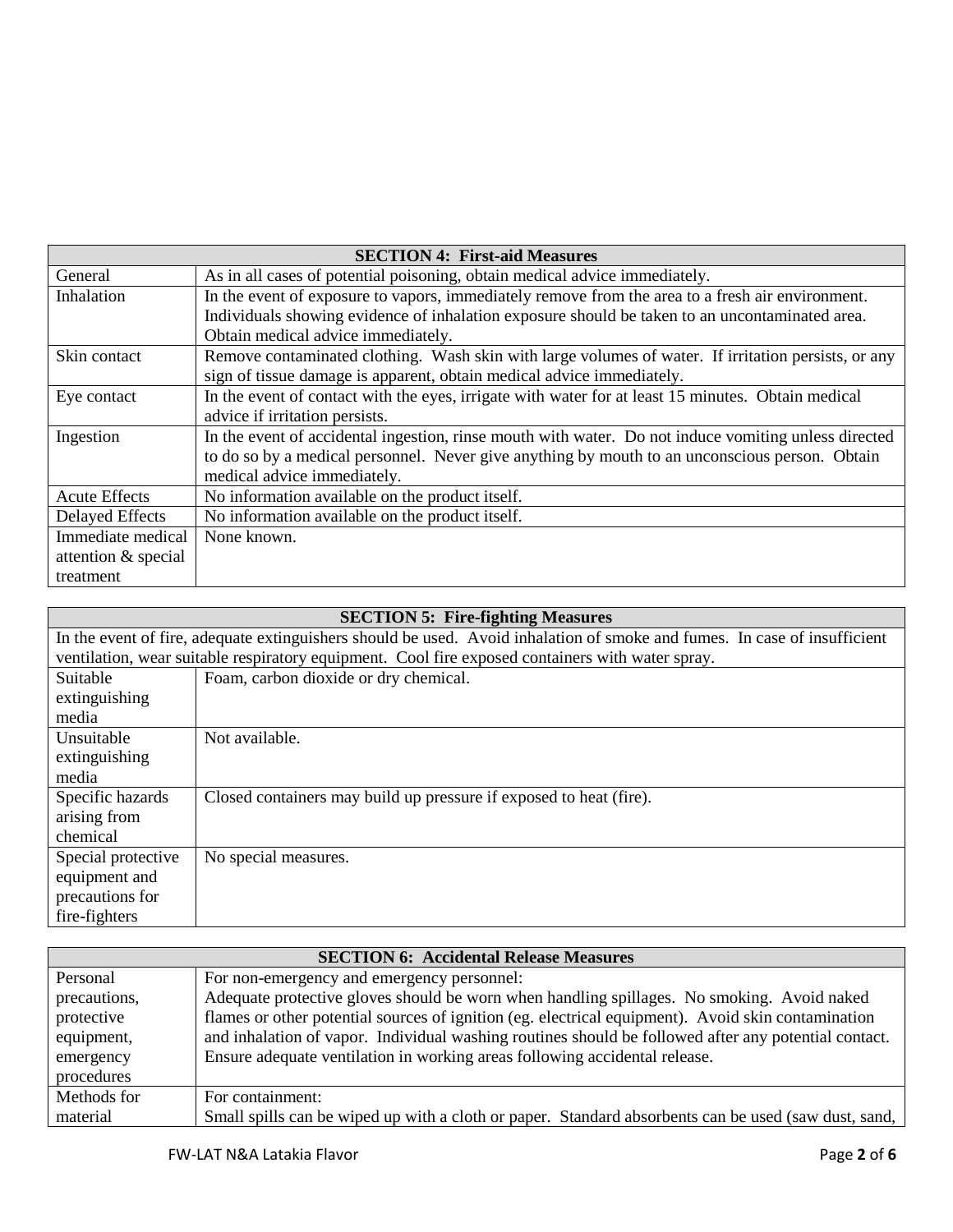| containment and | vermiculite). Wear rubber gloves. Avoid contact with skin. If skin contact occurs, wash liberally |
|-----------------|---------------------------------------------------------------------------------------------------|
| clean up        | with soap and water.                                                                              |
|                 |                                                                                                   |
|                 | For clean up:                                                                                     |
|                 | Spillages should be disposed of in accordance with Governmental Regulations.                      |

| <b>SECTION 7: Handling and Storage</b> |                                                                                                         |  |
|----------------------------------------|---------------------------------------------------------------------------------------------------------|--|
| Precautions for                        | Avoid contact with skin and eyes. Wear adequate protective gloves protection and eye/face               |  |
| safe handling                          | protection. No smoking. Avoid sources of ignition. Avoid exposing to high temperature during            |  |
|                                        | processing. Do not ingest or apply to the skin as such. Good personal washing routines should be        |  |
|                                        | followed. Maintain adequate local and general ventilation where product is handled.                     |  |
|                                        |                                                                                                         |  |
| Cautions for safe                      | It is good general practice to store in closed, preferably full, containers away from heat sources, and |  |
| storage                                | protected from extremes of temperature. Do not re-use empty container.                                  |  |
| Incompatibilities                      | None known.                                                                                             |  |

| <b>SECTION 8: Exposure Controls and Personal Protection</b> |                                                                                                    |  |
|-------------------------------------------------------------|----------------------------------------------------------------------------------------------------|--|
| <b>OSHA PEL</b>                                             |                                                                                                    |  |
| <b>ACGIH TLV</b>                                            |                                                                                                    |  |
| Any other                                                   |                                                                                                    |  |
| exposure limits                                             |                                                                                                    |  |
| Exposure controls                                           | Avoid exposing to high temperature during processing. Maintain adequate local and general          |  |
|                                                             | ventilation where product is handled.                                                              |  |
| Appropriate                                                 | Maintain adequate local and general ventilation where product is handled and dispensed.            |  |
| engineering                                                 |                                                                                                    |  |
| controls                                                    |                                                                                                    |  |
| Individual                                                  | Respiratory protection: Breathing of the vapors or dust particles may be hazardous. In the absence |  |
| protection                                                  | of appropriate engineering controls such as spot ventilation, ventilated enclosures, etc., workers |  |
| measures                                                    | should be avail themselves of the appropriate NIOSH approved respiratory protection.               |  |
|                                                             | Hand protection: Adequate protective gloves should be worn.                                        |  |
|                                                             | Eye protection: Adequate safety glasses should be used.                                            |  |
|                                                             | Skin protection: Wear protective clothing, overall if necessary to limit the odor contamination of |  |
|                                                             | personal clothing. Individual washing routines should be followed after any potential contact.     |  |

| <b>SECTION 9: Physical and Chemical Properties</b> |                                                                                      |  |
|----------------------------------------------------|--------------------------------------------------------------------------------------|--|
| Appearance                                         | Dark Brown Liquid                                                                    |  |
| Odor                                               | Characteristic strong odor according to the commercial description of the substance. |  |
| Odor threshold                                     | Not available.                                                                       |  |
| pH                                                 | Not available.                                                                       |  |
| Melting and                                        | Not available.                                                                       |  |
| freezing point                                     |                                                                                      |  |
| Initial boiling                                    | Not available.                                                                       |  |
| point and boiling                                  |                                                                                      |  |
| range                                              |                                                                                      |  |
| Flash point                                        | $131^{\circ}F(55^{\circ}C)$                                                          |  |
| Evaporation rate                                   | Not available.                                                                       |  |
| Flammability                                       | Not available.                                                                       |  |
| (solid/gas)                                        |                                                                                      |  |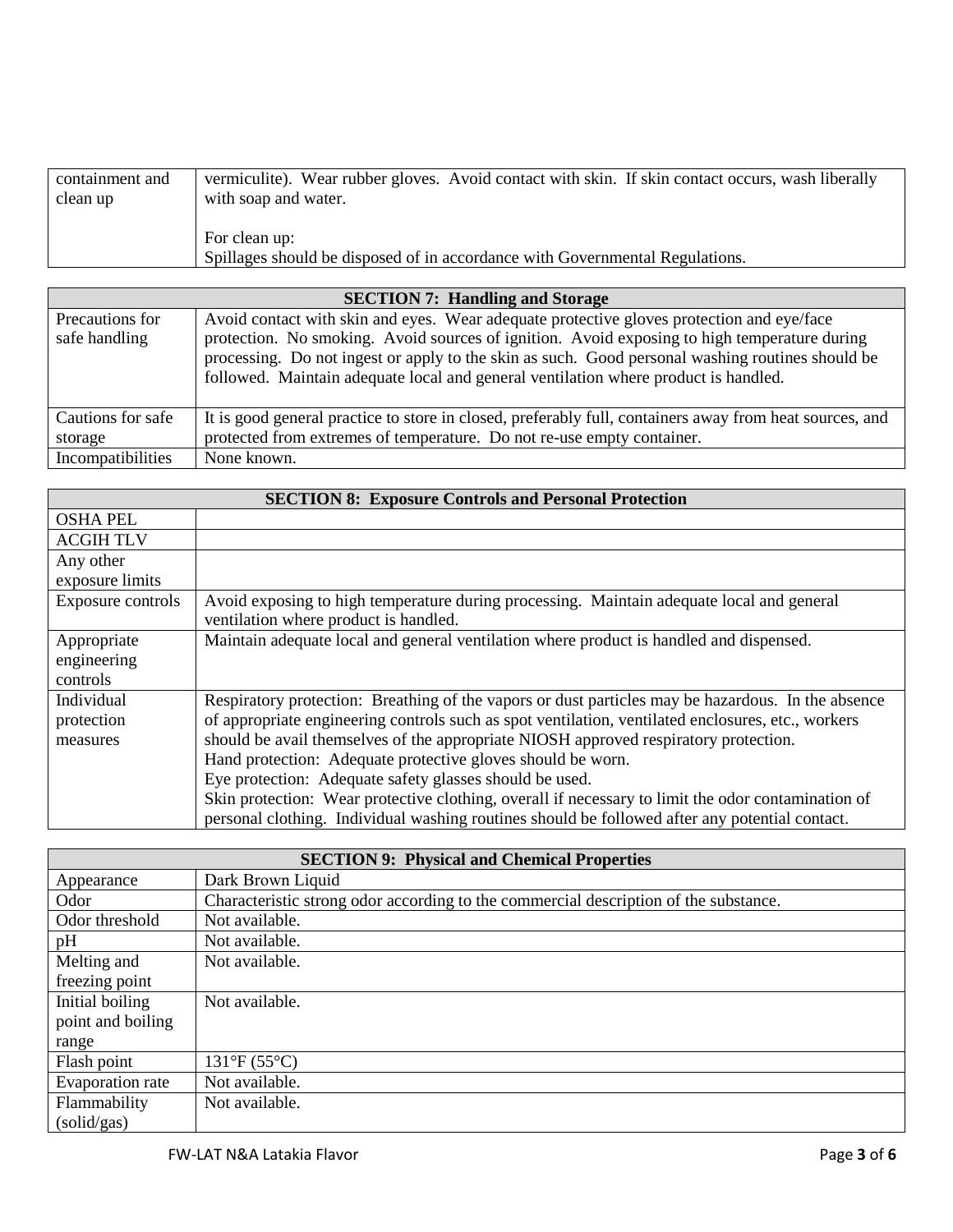| Upper/lower      | Not available. |
|------------------|----------------|
| flammability or  |                |
| exposure limits  |                |
| Vapor pressure   | Not available. |
| Vapor density    | Not available. |
| Relative density | 1.05           |
| Solubility(ies)  | Water          |
| Partition        | Not available. |
| coefficient: n-  |                |
| octanol/water    |                |
| Auto-ignition    | Not available. |
| temperature      |                |
| Decomposition    | Not available. |
| temperature      |                |
| Viscosity        | Not available. |

| <b>SECTION 10: Stability and Reactivity</b> |                                                                                                   |  |  |  |
|---------------------------------------------|---------------------------------------------------------------------------------------------------|--|--|--|
| Reactivity                                  | No reaction known with water.                                                                     |  |  |  |
| Chemical stability                          | Presents no significant reactivity hazard. Normally stable even at elevated temperatures and      |  |  |  |
|                                             | pressures. Avoid temperatures above or near to the flash point. Not pyrophoric nor reactive with  |  |  |  |
|                                             | water. Does not undergo explosive decomposition, is shock stable, and is not an oxygen donor.     |  |  |  |
|                                             | Does not form explosive mixtures with other organic materials. Will not undergo hazardous         |  |  |  |
|                                             | exothermic polymerization.                                                                        |  |  |  |
| Possibility of                              | Not known.                                                                                        |  |  |  |
| hazardous                                   |                                                                                                   |  |  |  |
| reactions                                   |                                                                                                   |  |  |  |
| Conditions to                               | Avoid temperatures above or at least 5°C below flash point for any flammable liquids. Do not heat |  |  |  |
| avoid                                       | closed containers. Avoid contact with oxidizing agents.                                           |  |  |  |
| Incompatible                                | Avoid strong oxidizing agents.                                                                    |  |  |  |
| materials                                   |                                                                                                   |  |  |  |
| Hazardous                                   | Contact with water or storage under recommended conditions for one year should not produce        |  |  |  |
| decomposition                               | dangerous decomposition products.                                                                 |  |  |  |
| products                                    |                                                                                                   |  |  |  |

| <b>SECTION 11: Toxicological Information</b> |  |  |
|----------------------------------------------|--|--|
| Likely exposure                              |  |  |
| route(s)                                     |  |  |
| Symptoms                                     |  |  |
| Delayed and                                  |  |  |
| immediate effects                            |  |  |
| Chronic effects                              |  |  |
| from short and                               |  |  |
| long term                                    |  |  |
| exposure                                     |  |  |
| Numerical                                    |  |  |
| measures of                                  |  |  |
| toxicity                                     |  |  |
| Hazardous                                    |  |  |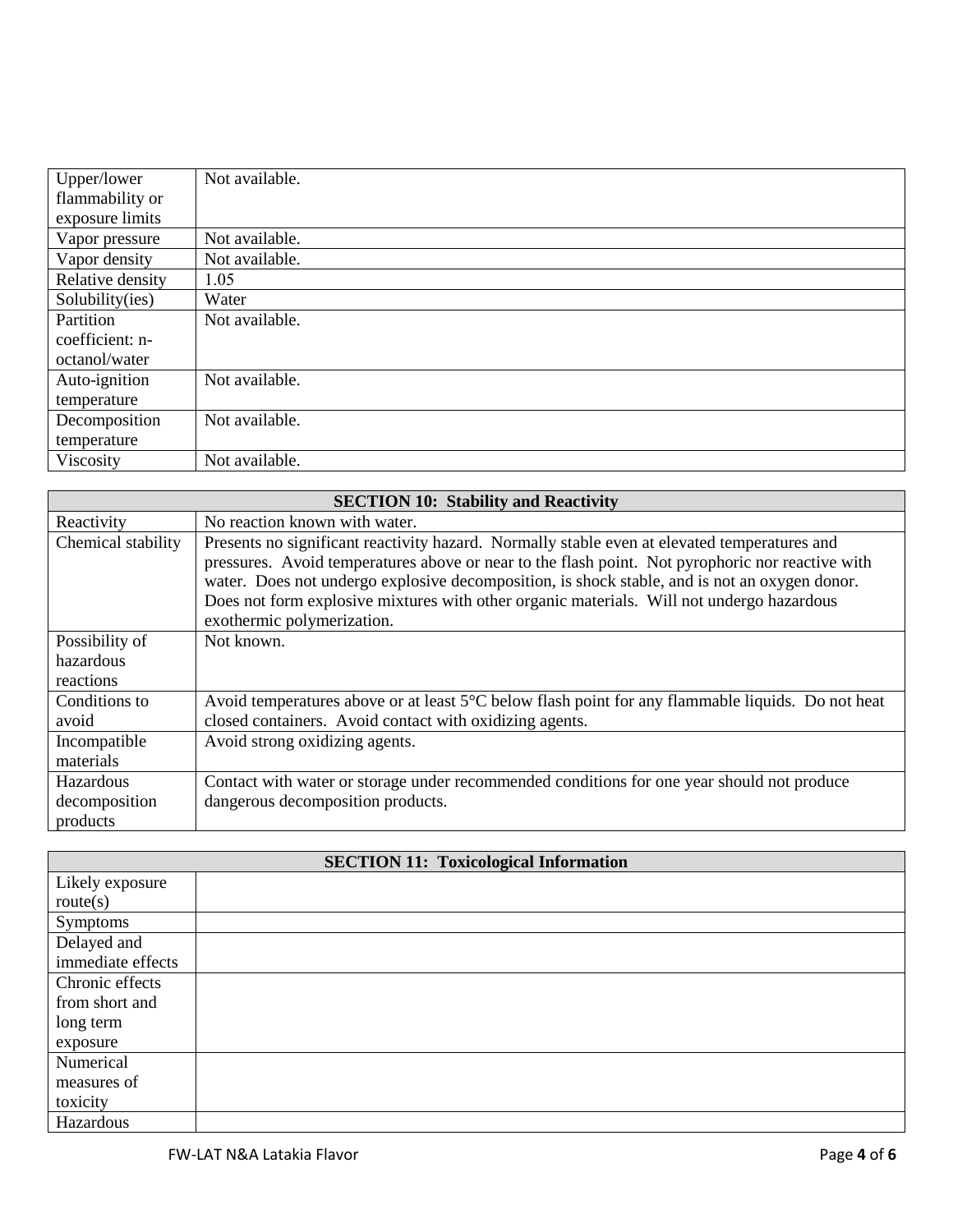| <b>SECTION 12: Ecological Information</b> |  |  |
|-------------------------------------------|--|--|
| Ecotoxicity                               |  |  |
| Persistence and                           |  |  |
| degradability                             |  |  |
| Bioaccumulative                           |  |  |
| potential                                 |  |  |
| Mobility in soil                          |  |  |
| Other adverse                             |  |  |
| effects                                   |  |  |

| <b>SECTION 13: Disposal Considerations</b> |                                                                                                     |  |  |
|--------------------------------------------|-----------------------------------------------------------------------------------------------------|--|--|
| Disposal                                   | Place materials into sealed containers. The disposal method for rejected products or returned goods |  |  |
| recommendations                            | must ensure that it cannot be resold or reused. Do not allow product to reach sewage system.        |  |  |
| Regulatory                                 | Dispose of container in accordance with local, regional, national and international regulations.    |  |  |
| requirements                               |                                                                                                     |  |  |

| <b>SECTION 14: Transport Information</b> |                                   |                              |
|------------------------------------------|-----------------------------------|------------------------------|
| <b>UNO</b>                               | UN-No                             | 1197                         |
|                                          | Proper Shipping Name              | EXTRACTS, FLAVOURING, LIQUID |
|                                          | <b>Transport Hazard Class(es)</b> | 3                            |
|                                          | Packing Group                     | Ш                            |
| <b>ADR/RID</b>                           | UN-No                             | 1197                         |
| (Land transport)                         | Proper Shipping Name              | EXTRACTS, FLAVOURING, LIQUID |
|                                          | <b>Transport Hazard Class(es)</b> | 3                            |
|                                          | Packing Group                     | Not Hazmat                   |
| <b>IMDG-Code</b>                         | UN-No                             | 1197                         |
| (Sea transport)                          | Proper Shipping Name              | EXTRACTS, FLAVOURING, LIQUID |
|                                          | <b>Transport Hazard Class(es)</b> | 3                            |
|                                          | Packing Group                     | Ш                            |
| <b>ICAO-IATA</b>                         | UN-No                             | 1197                         |
| (Air transport)                          | Proper Shipping Name              | EXTRACTS, FLAVOURING, LIQUID |
|                                          | <b>Transport Hazard Class(es)</b> | 3                            |
|                                          | Packing Group                     | III                          |
| Environmental                            |                                   |                              |
| hazards                                  |                                   |                              |
| Transport in bulk                        |                                   |                              |
| Special                                  |                                   |                              |
| precautions                              |                                   |                              |

| <b>SECTION 15: Regulatory Information</b> |         |             |        |  |
|-------------------------------------------|---------|-------------|--------|--|
| Regulations<br>Country                    |         |             |        |  |
| <b>USA</b>                                | Federal | <b>OSHA</b> |        |  |
|                                           |         | <b>TSCA</b> |        |  |
|                                           |         | <b>HMIS</b> |        |  |
|                                           |         | <b>NFPA</b> | Health |  |